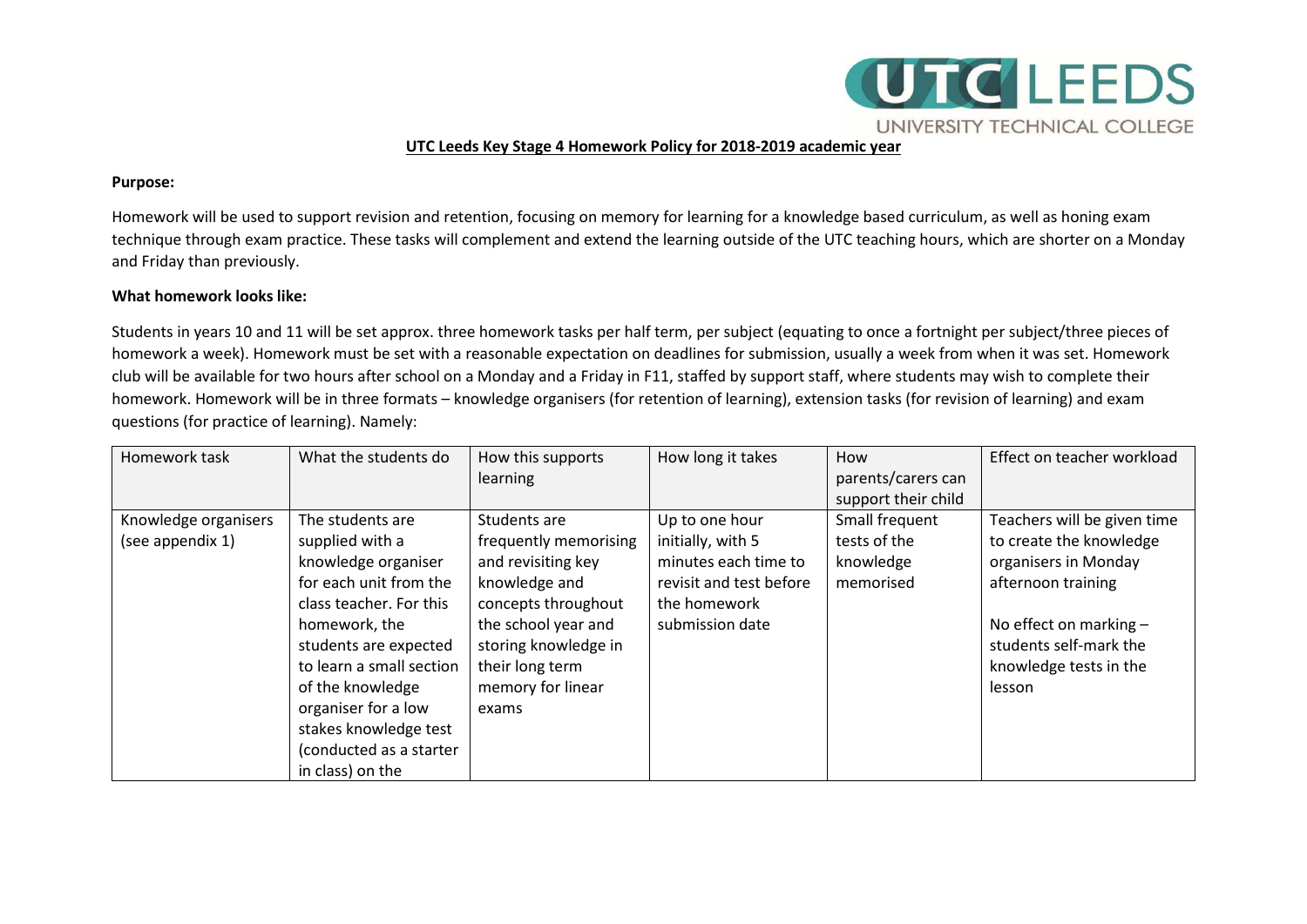# **UTC** LEEDS UNIVERSITY TECHNICAL COLLEGE

|                                       | homework submission      |                         |                       |                     |                             |  |
|---------------------------------------|--------------------------|-------------------------|-----------------------|---------------------|-----------------------------|--|
|                                       | date                     |                         |                       |                     |                             |  |
| Homework task<br>What the students do |                          | How this supports       | How long it takes     | How parents can     | Effect on teacher workload  |  |
|                                       |                          | learning                |                       | support their child |                             |  |
| <b>Extension Tasks</b>                | The students complete    | Students are            | Up to one hour,       | Monitor             | The completion of these     |  |
|                                       | a revision exercise as   | connecting their        | dependent on the task | completion to a     | tasks is a verbal           |  |
|                                       | directed by the          | learning to new         |                       |                     | acknowledgment/feedback     |  |
|                                       | teacher. For example,    | formats and creating    |                       |                     | by the teacher within       |  |
|                                       | this might be a          | revision materials to   |                       |                     | submission lesson but not   |  |
|                                       | retrieval practice task, | be used in revising for |                       |                     | marking                     |  |
|                                       | a dual coding activity   | exams. These tasks      |                       |                     |                             |  |
|                                       | or a concept map.        | also consolidate prior  |                       |                     |                             |  |
|                                       |                          | learning as students    |                       |                     |                             |  |
|                                       |                          | have to select material |                       |                     |                             |  |
|                                       |                          | from their class notes. |                       |                     |                             |  |
| Exam questions                        | The students are given   | Students put into       | 5 minutes to 45       | Time them whilst    | These need to be marked     |  |
|                                       | an exam question that    | practice their learning | minutes (timed),      | they complete the   | according to the exam       |  |
|                                       | reflects the work they   | of both the topic area  | dependent on the      | task                | board criteria and given    |  |
|                                       | have been completing,    | and how to answer the   | question set          |                     | written feedback. Lesson    |  |
|                                       | either recently or as    | exam question to        |                       |                     | time will be needed for red |  |
|                                       | prior learning, to       | achieve highly          |                       |                     | pen activities to act upon  |  |
|                                       | complete in timed        |                         |                       |                     | feedback                    |  |
|                                       | conditions               |                         |                       |                     |                             |  |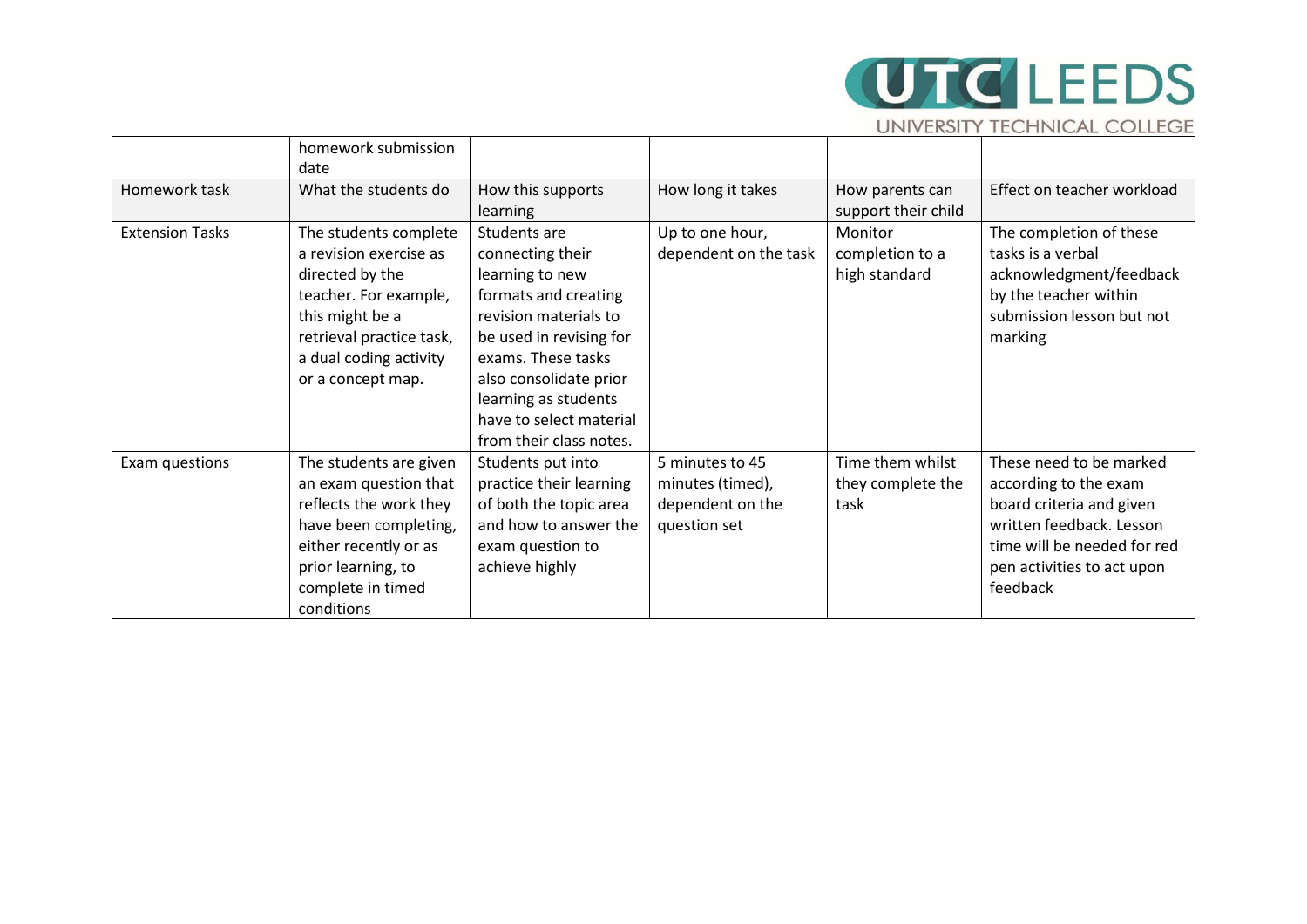

### **An example homework schedule:**

| <b>HALF TERM 1</b> | <b>ENGLISH</b>        | <b>MATHS</b>          | <b>SCIENCE</b>        | <b>GEOGRAPHY</b>      | ENGINEERING           | <b>OPTION</b>         |
|--------------------|-----------------------|-----------------------|-----------------------|-----------------------|-----------------------|-----------------------|
| Week 1             |                       |                       |                       |                       |                       |                       |
| Week 2             | Knowledge organiser   |                       | Exam question         |                       | <b>Extension task</b> |                       |
| Week 3             |                       | Knowledge organiser   |                       | Exam question         |                       | <b>Extension task</b> |
| Week 4             | <b>Extension task</b> |                       | Knowledge organiser   |                       | Exam question         |                       |
| Week 5             |                       | <b>Extension task</b> |                       | Knowledge organiser   |                       | Exam question         |
| Week 6             | Exam question         |                       | <b>Extension task</b> |                       | Knowledge organiser   |                       |
| Week 7             |                       | Exam question         |                       | <b>Extension task</b> |                       | Knowledge organiser   |

Teaching staff to set and monitor completion. Students to record homework in planners. Subject leaders to monitor team are setting homework to the above schedule.

### **Sanctions for missed deadlines:**

Submission deadline not met – C2. Record in planner and on SIMs and set a 10 minute DT. Students record in planner submission catch up date.

Submission catch up deadline not met – C3. Record in planner and on SIMs and set a 30 minute Friday DT. Inform parents.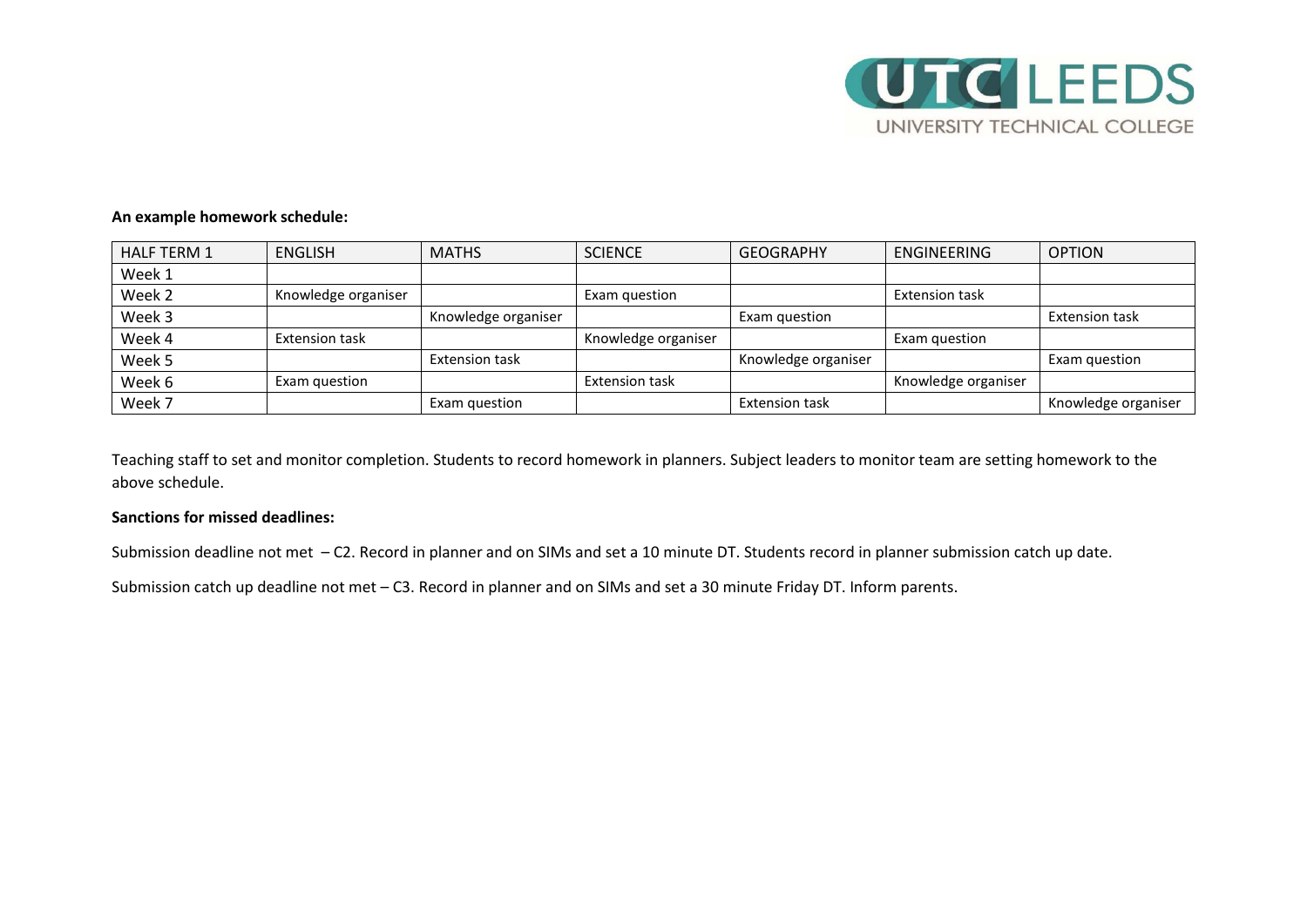

**Appendix 1 - Example knowledge organiser:**